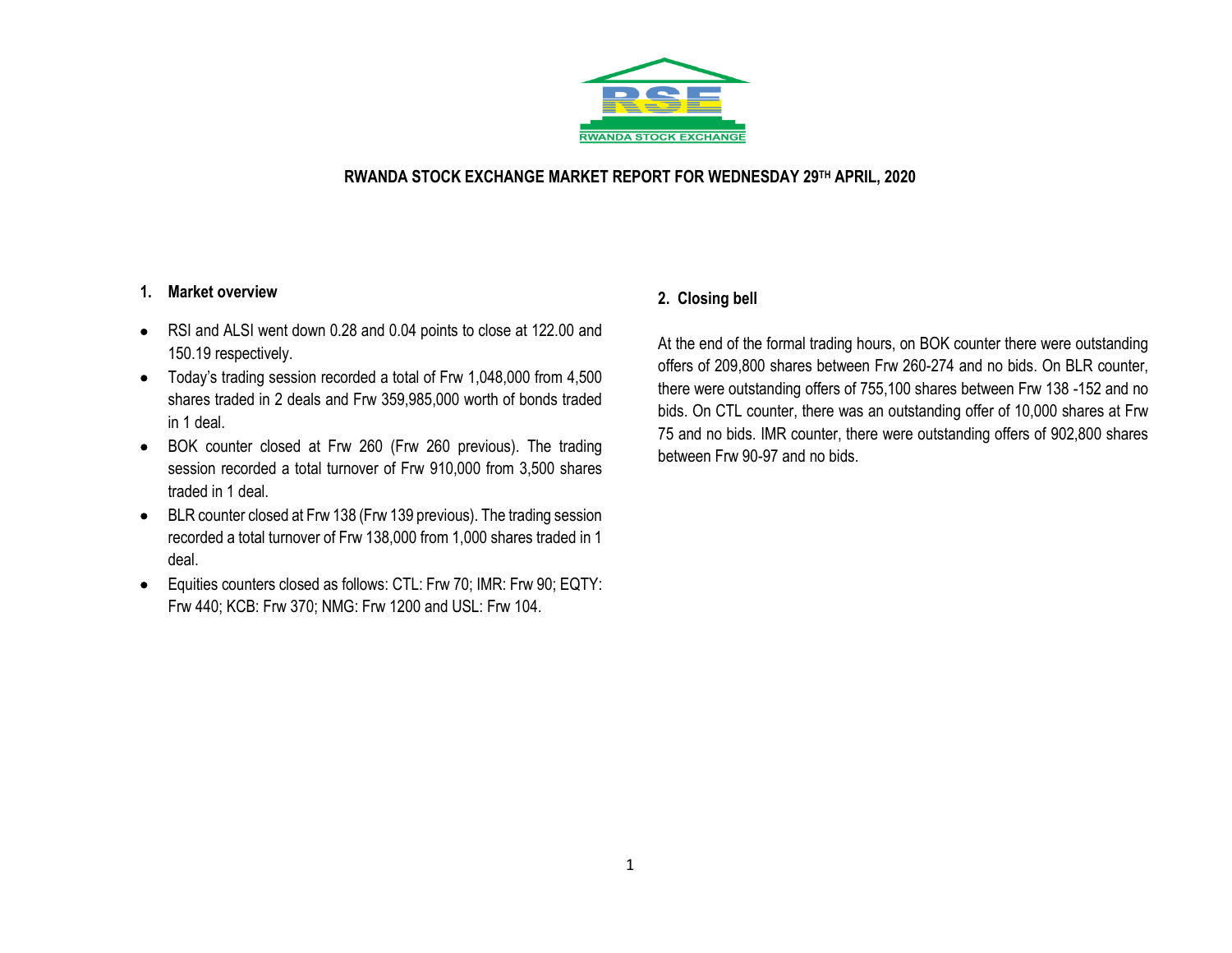| 3. Equities Market on 29/04/2020 |              |                              |         |                    |                        |      |       |         |               |         |                      |          |
|----------------------------------|--------------|------------------------------|---------|--------------------|------------------------|------|-------|---------|---------------|---------|----------------------|----------|
|                                  | <b>Stock</b> |                              | 12 past |                    | <b>Today's session</b> |      | Prev. | Change  | <b>Volume</b> | Value   |                      |          |
| <b>ISIN-CODE</b>                 |              | months<br><b>High</b><br>Low |         | <b>High</b><br>Low |                        |      |       |         |               |         | <b>Market Status</b> |          |
| RW000A1JCYA5                     | <b>BOK</b>   | 278                          | 259     | 260                | 260                    | 260  | 260   | $+0.00$ | 3,500         | 910,000 | 08h50-08h59          | Pre-Open |
| RW000A1H63N6                     | <b>BLR</b>   | 150                          | 138     | 138                | 138                    | 138  | 139   | $-1.00$ | 1,000         | 138,000 | 09h00-12h00          | Open     |
| KE0000000380                     | <b>NMG</b>   | 1,200                        | 1,200   | 0.00               | 0.00                   | ,200 | 1,200 | 0.00    | 0.00          | 0.00    | 12h00-08h50          | Close    |
| KE0000000315                     | <b>KCB</b>   | 370                          | 370     | 0.00               | 0.00                   | 370  | 370   | 0.00    | 0.00          | 0.00    |                      |          |
| KE0000000489                     | <b>USL</b>   | 104                          | 104     | 0.00               | 0.00                   | 104  | 104   | 0.00    | 0.00          | 0.00    |                      |          |
| KE0000000554                     | <b>EQTY</b>  | 445                          | 350     | 0.00               | 0.00                   | 440  | 440   | 0.00    | 0.00          | 0.00    |                      |          |
| <b>RW000A14UYP4</b>              | <b>CTL</b>   | 80                           | 50      | 0.00               | 0.00                   | 70   | 70    | 0.00    | 0.00          | 0.00    |                      |          |
| RW000A2DN989                     | <b>IMR</b>   | 90                           | 89      | 0.00               | 0.00                   | 90   | 90    | 0.00    | 0.00          | 0.00    |                      |          |



**01-Oct-19 01-Nov-19 01-Dec-19 01-Jan-20 01-Feb-20 01-Mar-20 01-Apr-20** **ALSI**



| <b>INDICES</b>         | <b>Previous</b> | <b>Today</b> | <b>Points</b> | Change % | Exchange rate against Frw as at 29/04/2020 |        |            |         |  |  |
|------------------------|-----------------|--------------|---------------|----------|--------------------------------------------|--------|------------|---------|--|--|
| <b>RSI</b>             | 122.29          | 122.00       | $-0.28$       | $-0.23$  | Currency                                   | Sell   | <b>Buy</b> | Average |  |  |
|                        |                 |              |               |          | <b>USD</b>                                 | 940.86 | 922.41     | 931.63  |  |  |
| <b>ALSI</b>            | 150.23          | 150.19       | $-0.04$       | $-0.03$  | <b>KES</b>                                 | 8.76   | 8.59       | 8.68    |  |  |
| <b>OTHER TRADING</b>   |                 |              |               |          | <b>UGS</b>                                 | 0.24   | 0.24       | 0.24    |  |  |
| <b>STAT</b>            |                 |              |               |          | <b>TZS</b>                                 | 0.40   | 0.39       | 0.40    |  |  |
| <b>Shares traded</b>   | 0.00            | 4,500        | 4,500         | 100      | <b>BIF</b>                                 | 0.49   | 0.48       | 0.49    |  |  |
| <b>Equity Turnover</b> | 0.00            | 1,048,000    | 1,048,000     | 100      | <b>Market Capitalization (Frw)</b>         |        |            |         |  |  |
|                        |                 |              |               |          | 3,375,977,145,836                          |        |            |         |  |  |
| Number of deals        | 0.00            | 2.00         | 2.00          | 100      |                                            |        |            |         |  |  |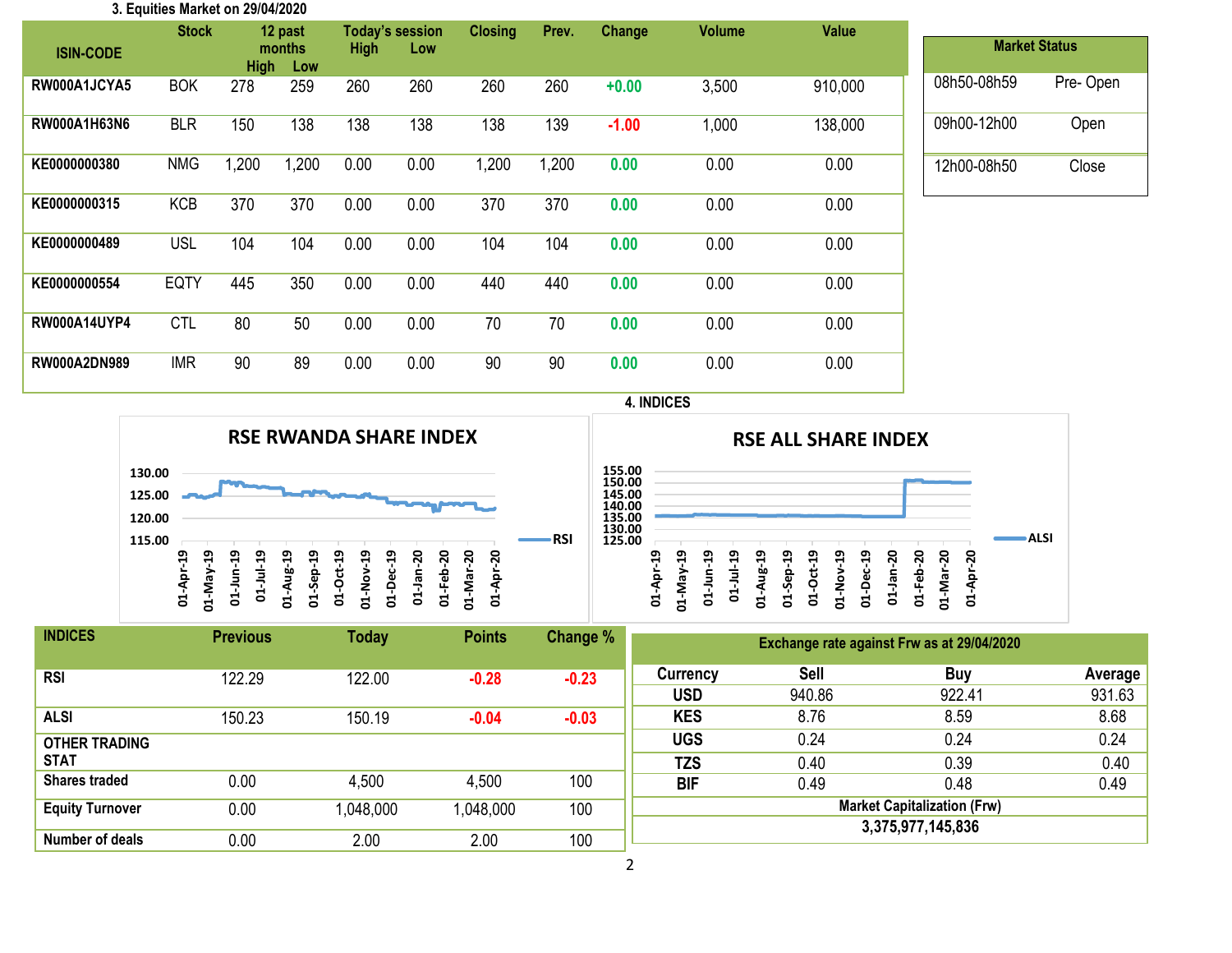# **5. Bond market on 29/04/2020**

# A**.** Government bonds

| <b>ISIN-CODE</b>    | <b>Status</b> | <b>Security</b> | <b>Maturity</b> | <b>Coupon rate</b> | Close.<br><b>Price</b> | Prev.<br><b>Price</b> | <b>Bids</b> | <b>Offers</b> | <b>Bond traded</b> |
|---------------------|---------------|-----------------|-----------------|--------------------|------------------------|-----------------------|-------------|---------------|--------------------|
| RW000A1ZTAM0        |               | FXD4/2014/7yrs  | 19/11/2021      | 12.475%            | 103                    | 100.1                 | 0.00        | 0.00          | 0.00               |
| <b>RW000A1Z2RJ7</b> |               | FXD2/2015/10yrs | 25/05/2025      | 12.925%            | 102.33                 | 102.5                 | 0.00        | 0.00          | 0.00               |
| RW000A1Z5Z93        |               | FXD3/92015/5yrs | 21/08/2020      | 11.950%            | 103                    | 102.6                 | 0.00        | 0.00          | 0.00               |
| <b>RW000A187NK1</b> |               | FDX1/2016/5yrs  | 19/02/2021      | 12.00%             | 101.9                  | 100.3                 | 0.00        | 0.00          | 0.00               |
| RW000A182K48        |               | FXD2/2016/15Yrs | 09/05/2031      | 13.5%              | 105.5                  | 103.2                 | 0.00        | 0.00          | 0.00               |
| RW000A185V91        |               | FXD 3/2016/5Yrs | 20/08/2021      | 12.25%             | 100.5                  | 102.3                 | 0.00        | 0.00          | 0.00               |
| <b>RW000A19D0U5</b> |               | FXD1/2017/5Yrs  | 18/02/2022      | 12.375%            | 106.7                  | 102.6                 | 0.00        | 0.00          | 0.00               |
| RW000A19JG53        |               | FXD2/2017/7Yrs  | 17/05/2024      | 12.675%            | 106                    | 106                   | 0.00        | 0.00          | 0.00               |
| <b>RW000A19NL84</b> |               | FXD3/2017/5Yrs  | 19/08/2022      | 12.200%            | 101                    | 102.5                 | 0.00        | 0.00          | 0.00               |
| RW000A19S1Q4        | Re-opened     | FXD4/2017/7Yrs  | 15/11/2024      | 12.40%             | 105.2                  | 104                   | 0.00        | 0.00          | 0.00               |
| RW000A19W8Z4        |               | FXD1/2018/5Yrs  | 17/02/2023      | 11.80%             | 101.3                  | 102.1                 | 0.00        | 0.00          | 0.00               |
| <b>RW000A19HS6</b>  | Re-opened     | FXD2/2018/10Yrs | 12/05/2028      | 12.50%             | 106                    | 102                   | 0.00        | 0.00          | 0.00               |
| RW000A194997        | Re-opened     | FXD3/2018/15Yrs | 05/08/2033      | 12.9%              | 103.5                  | 100.46                | 0.00        | 0.00          | 0.00               |
| <b>RW000A2RUZ00</b> |               | FXD4/2018/3Yrs  | 19/11/2021      | 11.150%            | 102                    | 102                   | 0.00        | 0.00          | 0.00               |
| RW000A2RYEG9        | Re-opened     | FXD1/2019/7Yrs  | 13/02/2026      | 11.850%            | 100.4                  | 106.7                 | 0.00        | 0.00          | 0.00               |
| RW000A2R26W1        | Re-opened     | FXD2/2019/5Yrs  | 17/05/2024      | 11.300%            | 102                    | 101                   | 0.00        | 0.00          | 0.00               |
| RW000A2R64M3        | Re-opened     | FXD3/2019/20Yrs | 29/07/2039      | 13.250%            | 103.3                  | 100.08                | 0.00        | 0.00          | 0.00               |
| <b>RW000A2SA2Y9</b> |               | FXD4/2019/3Yrs  | 18/11/2022      | 10.950%            | 104                    | 100                   | 0.00        | 0.00          | 0.00               |
| <b>RW000A2SA2Z6</b> | Re-opened     | FXD5/2019/7Yrs  | 13/11/2026      | 11.550%            | 103.4462               | 102.1947              | 0.00        | 0.00          | 0.00               |
| <b>RW000A2SB2X0</b> |               | FXD1/2020/3Yrs  | 20/01/2023      | 10.800%            | 100                    | 100                   | 0.00        | 0.00          | 0.00               |
| <b>RW000A28UBB2</b> |               | FXD2/2020/15Yrs | 02/02/2035      | 12.550%            | 101                    | 101.8                 | 0.00        | 0.00          | 0.00               |
| <b>RW000A28VKN6</b> |               | FXD3/2020/3Yrs  | 24/03/2023      | 10.650%            | 103                    | 101                   | 0.00        | 0.00          | 349,500,000        |